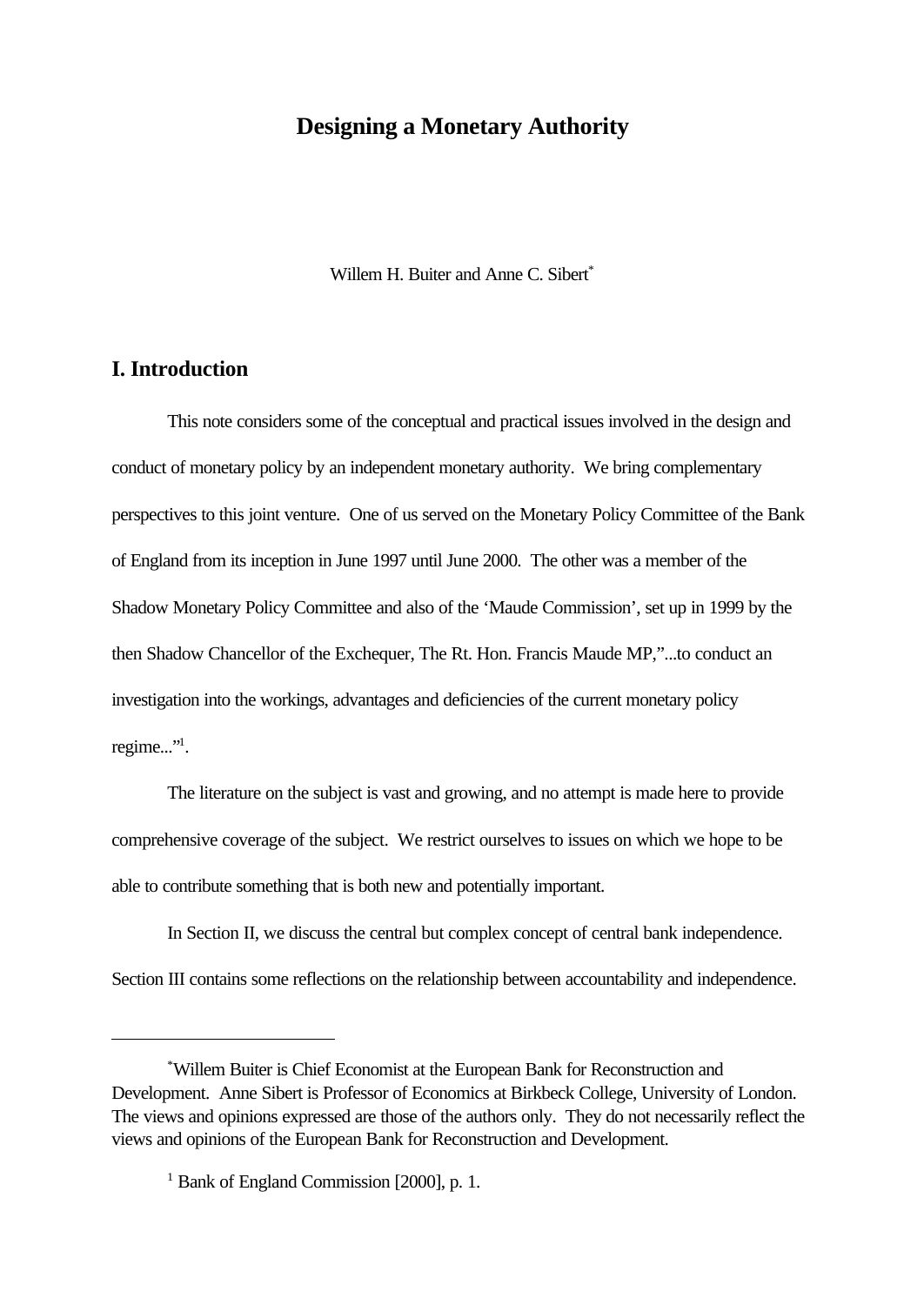The objectives of monetary policy are reviewed in Section IV and the final Section deals with the problems of monetary and fiscal policy coordination.

## **II. Independence**

Why have an independent monetary authority? The monetary authority or central bank is an agency of the state.<sup>2</sup> Delegating monetary policy to a collective of appointed technocrats means opening the door to a principal-agent problem between the government (the principal) and the agent (the independent central bank). To rationalise such a delegated mechanism from a normative perspective, one must recognize that the state itself is an agent of the ultimate principals, the public, that is, the citizens of the polity. In a second-best world, a two-stage or two-tier principal-agent configuration may produce superior outcomes to the one-stage principal agent configuration between the citizens and the state.

To make sense of an independent central bank it must be the case that institutions matter. By imposing a system of laws and of formal and informal rules on one of its own agencies, the state must be able to induce behaviour by that agency that it cannot commit itself to deliver otherwise. Why would a sovereign be able to commit itself credibly to a certain structure of delegation, and through that to a particular set of rules or actions that will be implemented by the agent, when the sovereign is not able to commit itself directly to that set of rules or actions? It seems that there are occasional, infrequent interludes of 'extraordinary politics' or windows of constitutional opportunity, during which otherwise opportunistic actors can commit themselves to enact certain broad, quasi-

<sup>&</sup>lt;sup>2</sup>We use monetary authority and central bank interchangeably, although a central bank can have functions other than the conduct of monetary policy. It can be the government's banker, manage the national debt and act as a financial regulator and supervisor.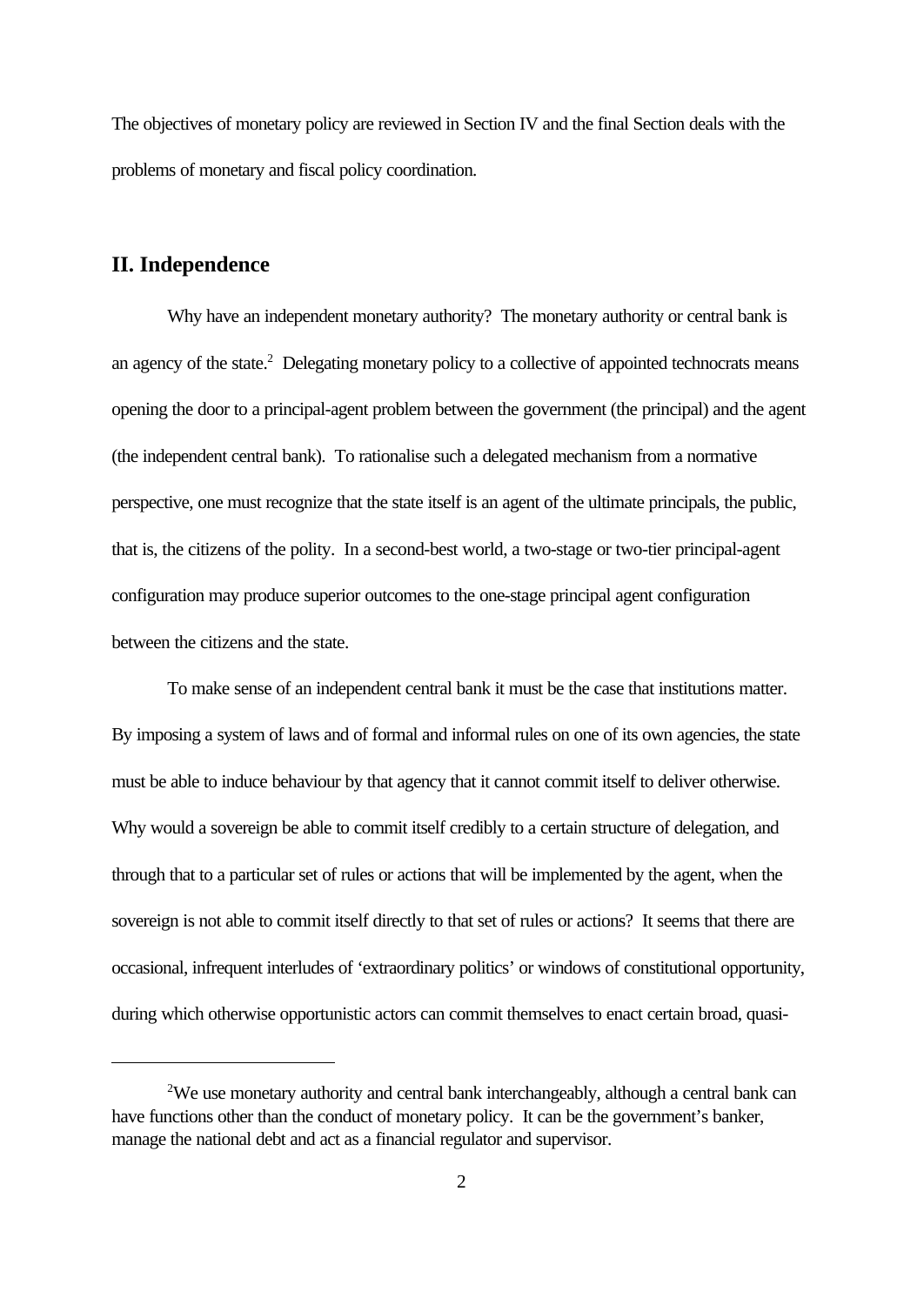constitutional principles or rules, embodied in institutions. They make this commitment, despite knowing that, once the constitution and associated institutions have been established, the authors of the constitution will, in the course of 'ordinary politics', regret their earlier commitment.

Granted then that it may be possible to implement a credible delegation of certain government functions, like monetary policy, for some considerable period of time, the question arises as to precisely which aspects of the monetary policy process should be delegated. The literature makes a distinction between *operational* and *target* independence.

Operational independence is present when no-one can tell the central bank what to do. The objective or objectives pursued by the central bank could either be its own, in which case there also is target independence, or those of the government.<sup>3</sup>

There are two grounds for arguing that it is useful for a central bank to have operational independence even if it does not have target independence. Assume for the moment that, if the central bank if the central bank does not have target independence, it will pursue the objectives set by the government to the best of its ability. This could either be because the central bank shares the objectives of the government or because the government can, somehow, induce the central bank to behave as if it had internalised the government's objectives.

The first argument in support of operational independence without target independence, is superior technical competence of the central bank in the conduct of monetary policy. The second argument applies even if the central bank and the government share a common level of competence as well as common objectives. According to this argument, the central bank is considered less likely to act opportunistically (that is, in a time-consistent but sub-optimal manner) than the government.

<sup>&</sup>lt;sup>3</sup>We do not consider the case where the central bank adopts the objectives of a third party.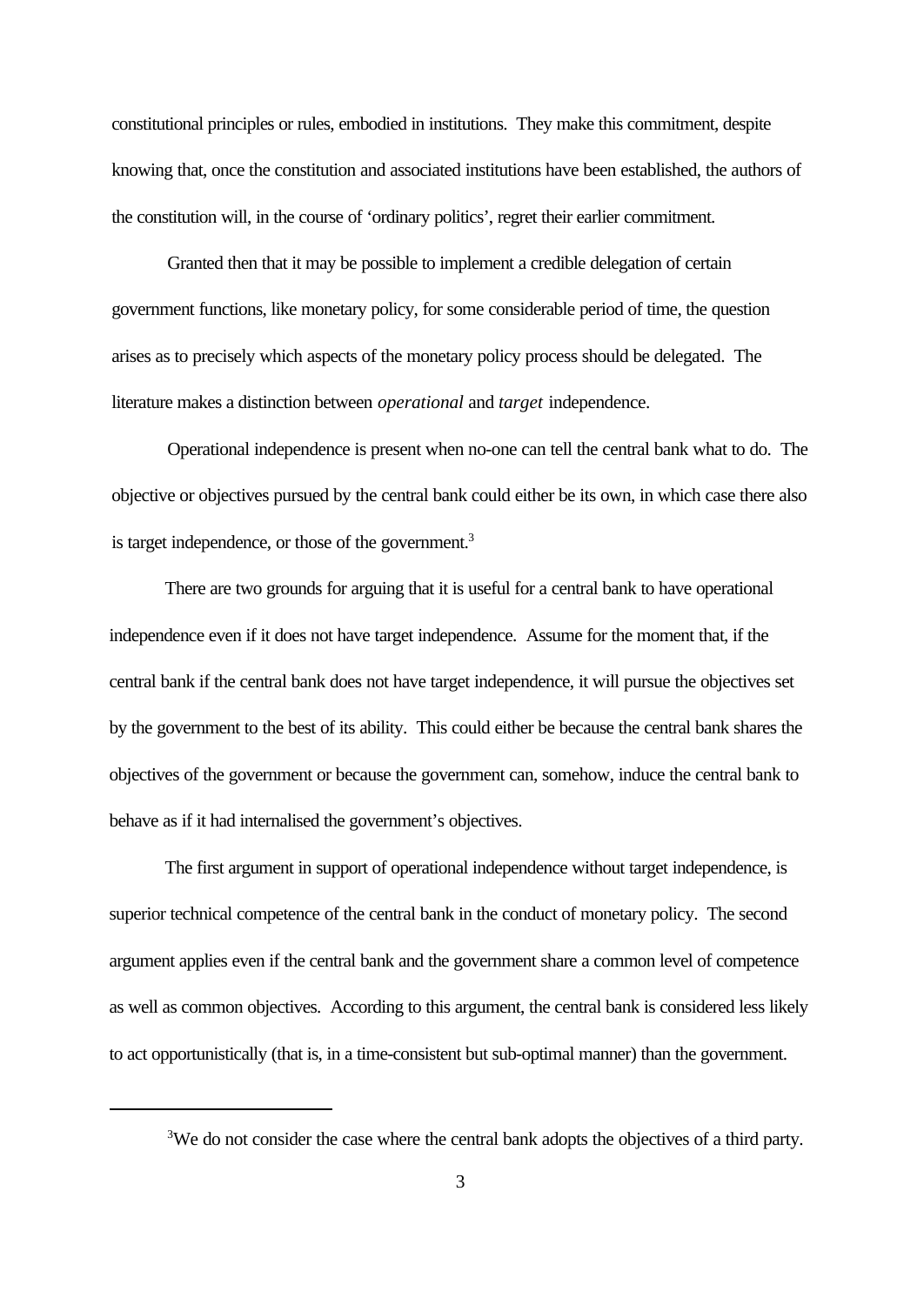In other words, the central bank can more easily make a credible commitment about its future actions or decision rules than the government.

The ability to make credible commitments, that is, the ability for foreswear opportunistic behaviour, is valuable. A well-know example of the cost of the inability to make a credible commitment as regards future policy is the inflation bias that characterises a rational expectations equilibrium in the models of Kydland and Prescott and of Barro. There is a Lucas supply function, which has the actual unemployment rate falling relative to the natural rate of unemployment when the gap between current inflation and last period's expectation of current inflation increases. The policy maker has a period loss function that increases with the square of the deviation of actual inflation from target inflation and with the square of the deviation of the actual from the target rate of unemployment. The policy maker aims to minimize the discounted sum of current and future period loss functions. The target rate of unemployment is below the natural rate. The inflation rate is the instrument. In the absence of stochastic shocks, the policy maker's optimal policy is to set inflation equal to zero in each period. The unemployment rate will equal the natural rate in each period. Without precommitment and considering only memoryless 'strategies' for the private agents whose inflation expectations drive the model, the policy maker will pursue a policy of positive inflation. Unemployment will again be at its natural level. If private agents were to expect zero inflation, and incorporated these expectation in, say, nominal wage contracts, the policy maker would have an incentive to boost actual inflation above the zero expected inflation rate. Because the policy maker's target unemployment rate is below the natural rate (which is also the equilibrium rate in any rational expectations equilibrium), it will be the case that, at low expected rates of inflation, a small increase in inflation above its expected level reduces the value of the loss function. In a rational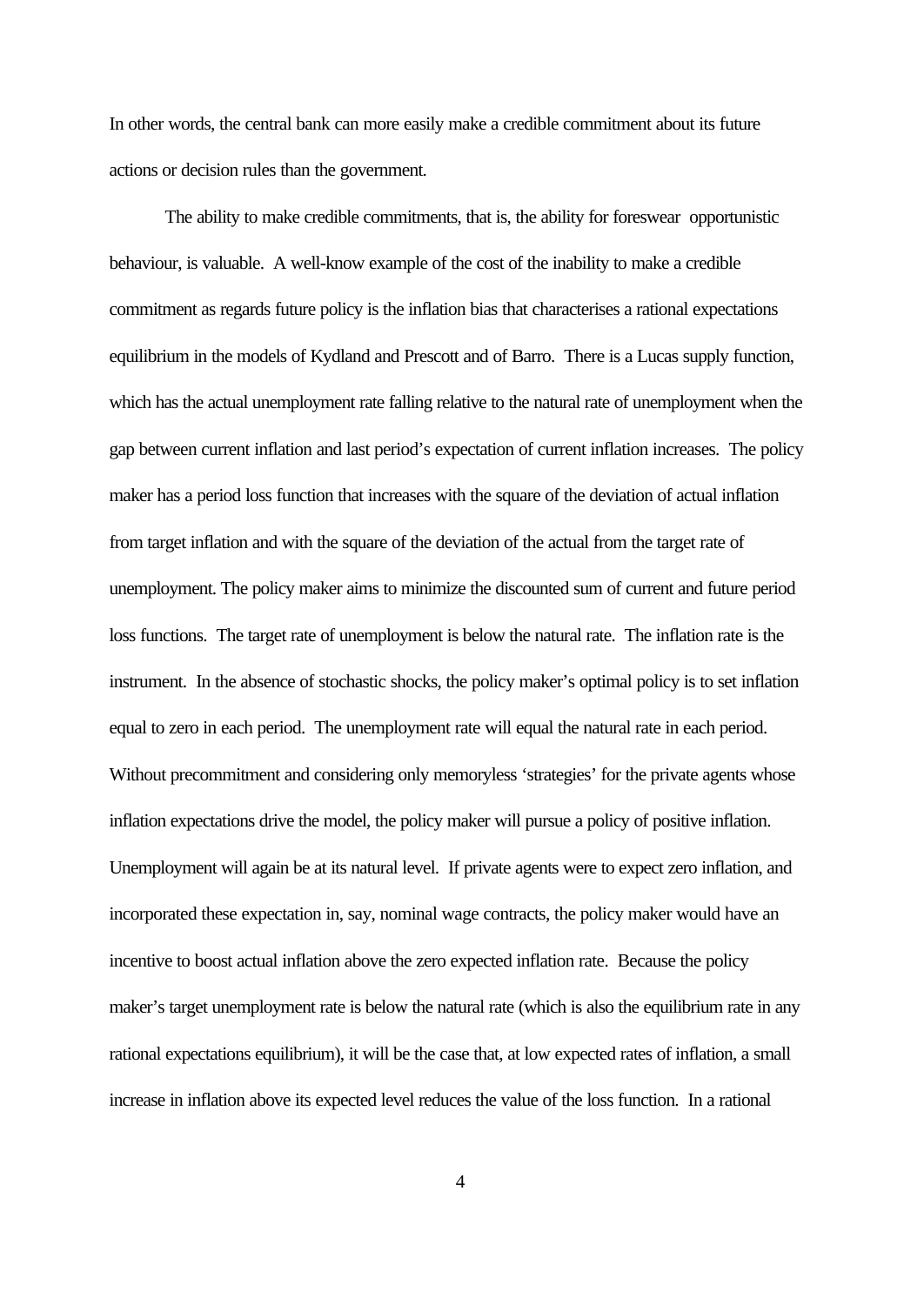expectations equilibrium, agents will be aware of the opportunity for opportunistic behaviour provided to the policy maker by pre-determined expectations and pre-existing money wage contracts. The equilibrium rate of inflation (actual and expected) will be just high enough to balance the gains from inflicting an inflation surprise on the private sector against the loss of higher inflation.

There are other, possibly more convincing, stories about why their might be an inflation bias when the policy maker cannot commit itself not to act opportunistically in the future. Unexpected inflation could be valuable from a public finance point of view because, in the presence of non-index linked fixed rate government debt, it reduces the real value of the public debt.

If strategies with recall or memory are permitted, it may be possible, either through the use of 'punishment strategies' by the private sector or because of a desire by the policy maker, to invest in a reputation for anti-inflationary rectitude when there is asymmetric information about the true objectives of the policy maker, to support efficient outcomes despite the lure of opportunistic behaviour. The use of punishment strategies based on the past behaviour of the government involves the in our view improper treatment of individual private expectations as *instruments* in a non-cooperative game. Reputation considerations tend to mitigate rather than eliminate the inflation bias.

Whatever the reason(s) for a positive inflation bias, this literature has nothing to say about the identity or institutional affiliation of the policy maker. It could equally well be the central bank as the government. If central banks are capable of commitment and governments are not, what accounts for the difference? It this due to differences in constraints or differences in objectives or tastes?

Rogoff's conservative central banker solves the inflation bias problem by assigning monetary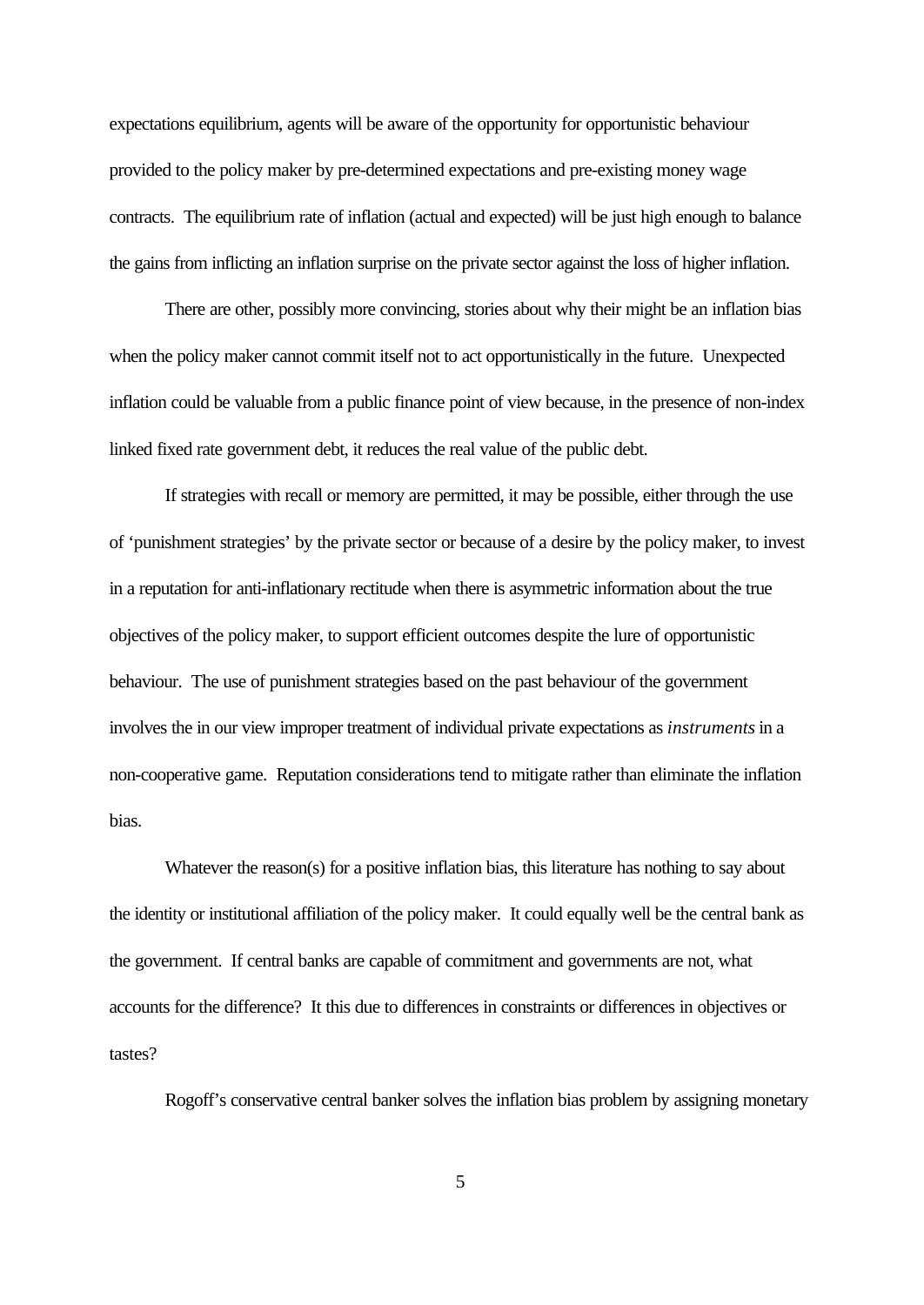policy to someone whose preferences are such that the optimal and the time-consistent solutions coincide. In the Kydland and Prescott example this can be achieved by giving a zero weight to unemployment in the objective function. Inflation surprises that reduce unemployment then hold no attractions for this conservative central banker. A more interesting example would be a central banker who has the same objective function as the government, but who, unlike the government, has access to a 'commitment technology' that rules out opportunistic behaviour. Just what such a technology would consist of is unclear.

Regardless of whether it is taste or technology that makes the central bank capable of commitment, the question arises as to why a government that is incapable of commitment would be capable of appointing a central banker who is capable of commitment. It may be possible, even for a normally opportunistic government, to engage in a once-and-for all act of delegating monetary policy to an independent central bank, to take advantage of the infrequent opening of the 'window of constitutional opportunity' referred to earlier. Such a quasi-constitutional decision could solve the inflation bias problem, if this delegation of authority were indeed irrevocable. If it were to require periodic reconfirmation or periodic supplementary actions at the discretion of the government to keep it effective, the problem of opportunistic government behaviour is not solved. In practice, even the most independent central bank is financially at the mercy of the Treasury, which could, should it chose to do so, tax the central bank into oblivion.

Another proposed solution to the time-inconsistency and inflation bias problem, the design of optimal contracts for central bankers, along the lines explored by Walsh, also begs a key question. It is certainly possible to design contracts which, were they to be enforced, would eliminate any inflation bias. In the presence of uncertainty, this optimal contract will be an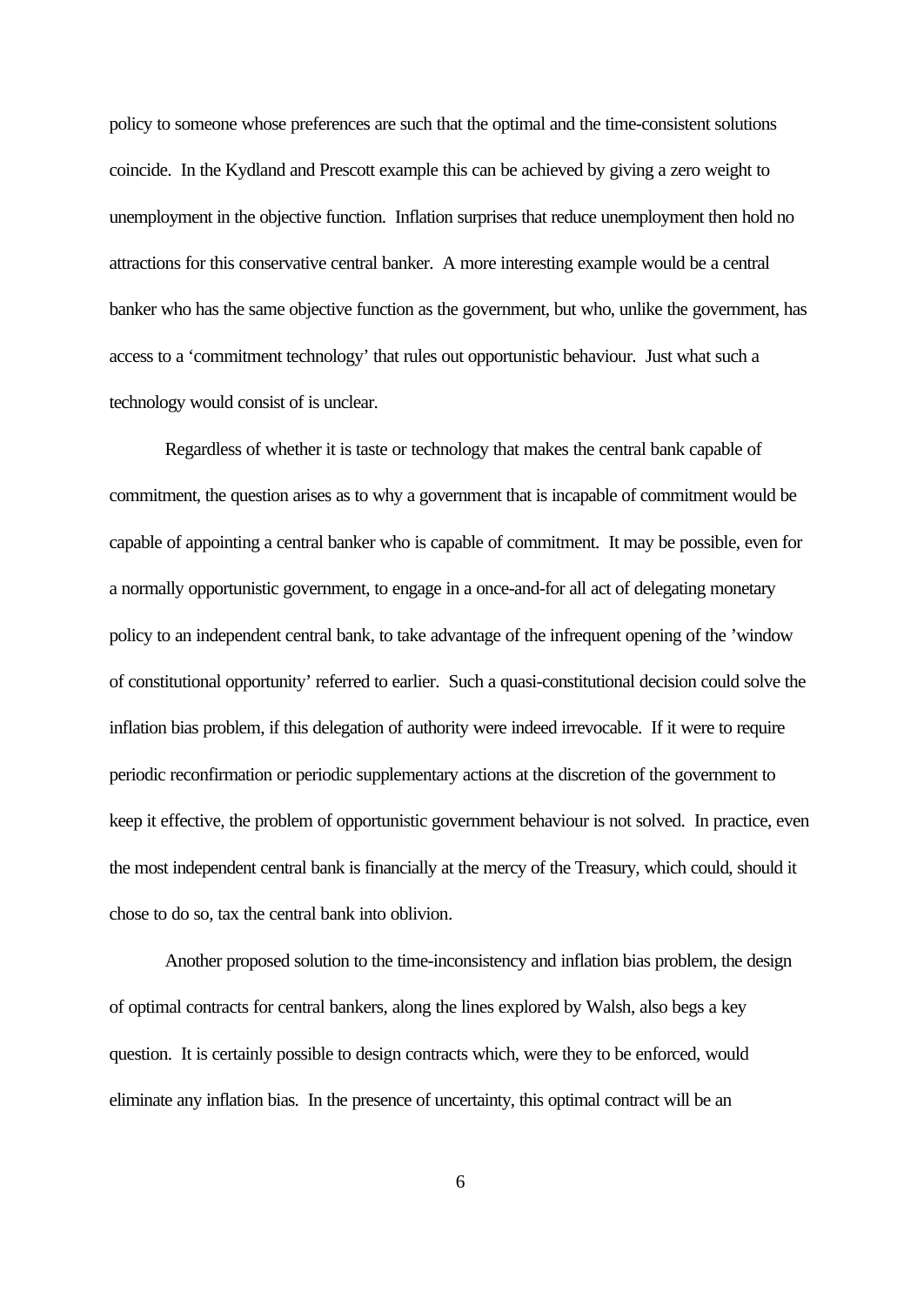innovation-contingent rule. The rewards and penalties may be pecuniary or non-pecuniary. The problem with such 'solutions' to the principal-agent problem between the government and the central bank, is that enforcement of the contract may not be incentive-compatible for an opportunistic government.

There is no neat solution to the problem of ensuring the irreversibility or irrevocability of the delegation of monetary policy by the government to an independent central bank. Sovereignty, the defining attribute of the state, translates loosely as absolute power, the ability to do what you want. The sovereign therefore is virtually condemned to discretionary, opportunistic behaviour and cannot, in normal circumstances, make a credible, irreversible commitment. Today's sovereign cannot credibly commit tomorrow's sovereign, even if tomorrow's sovereign is today's sovereign the sovereign today aged by 24 hours.

Assume that the government cannot make regular credible commitments but that the central bank can. Assume also that the government can make a once-and-for all irrevocable delegation of monetary policy authority to an independent central bank. Should the government give target independence to the central bank as well as operational independence?

Consider the case where the central bank only gets operational independence. The problem with this 'solution' is that it seems paradoxical that a government incapable of making credible commitments about its future use of the monetary instrument, can nevertheless make a credible commitment not just to give instrument independence to the central bank, but also not to manipulate its assignment of future monetary policy targets to the central bank in an opportunistic manner.

The UK monetary arrangements appear to be based on the belief that this paradox is indeed a paradox rather than an anomaly or internal contradiction. The UK Chancellor of the Exchequer

7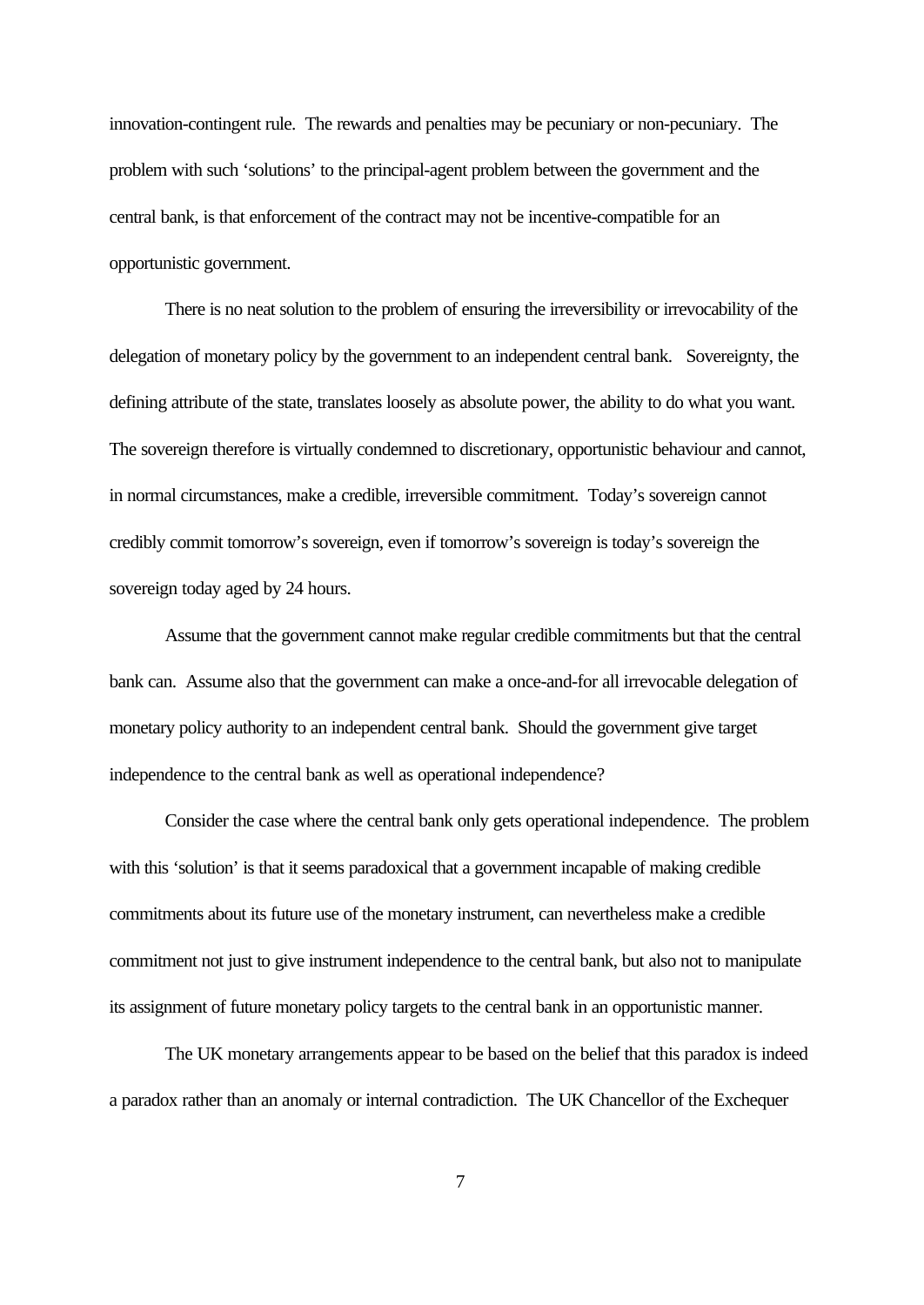retains the power to set the numerical inflation target for the Monetary Policy Committee of the Bank of England. This target has been unchanged at 2.5 percent per annum (for the RPIX) since the start of operational central bank independence in June 1997. Were the Chancellor to change the target frequently and opportunistically (and were the central bank to respect the government's changing inflation directives) the benefits from operational independence would vanish. The arrangement rests on the implicit assumption that the inflation target will not be changed, except under exceptional circumstances, such as a decision to make the UK a member of EMU.

Even operational independence is qualified in the case of the Bank of England. Under the Bank of England Act 1998, the Treasury retains reserve powers permitting it to take back the monetary management role from the MPC, at the discretion of the Chancellor, albeit subject to expost Parliamentary ratification. There has never been any sign or hint that the exercise of these reserve powers has ever been contemplated during the past three years. Nevertheless, with different sets of players in the Treasury and the MPC, and under different circumstances, the repatriation option might be tempting to the government of the day. Any form of pressure by the government on the MPC to change its behaviour, other than a public, and properly enacted, change in its mandate, would violate both the spirit and the letter of operational independence. There has not been a single instance of such pressure in the first three years of the MPC's existence.

In contrast, the ECB has de-facto target independence. The objectives laid down in the Maastricht Treaty (price stability) is not operational. The operational expression of this target has been left to the ECB. There also is no counterpart in the Treaty to the Treasury's reserve powers. A change in the Treaty (which requires unanimity) is required to change the legal framework within which the ECB operates.

8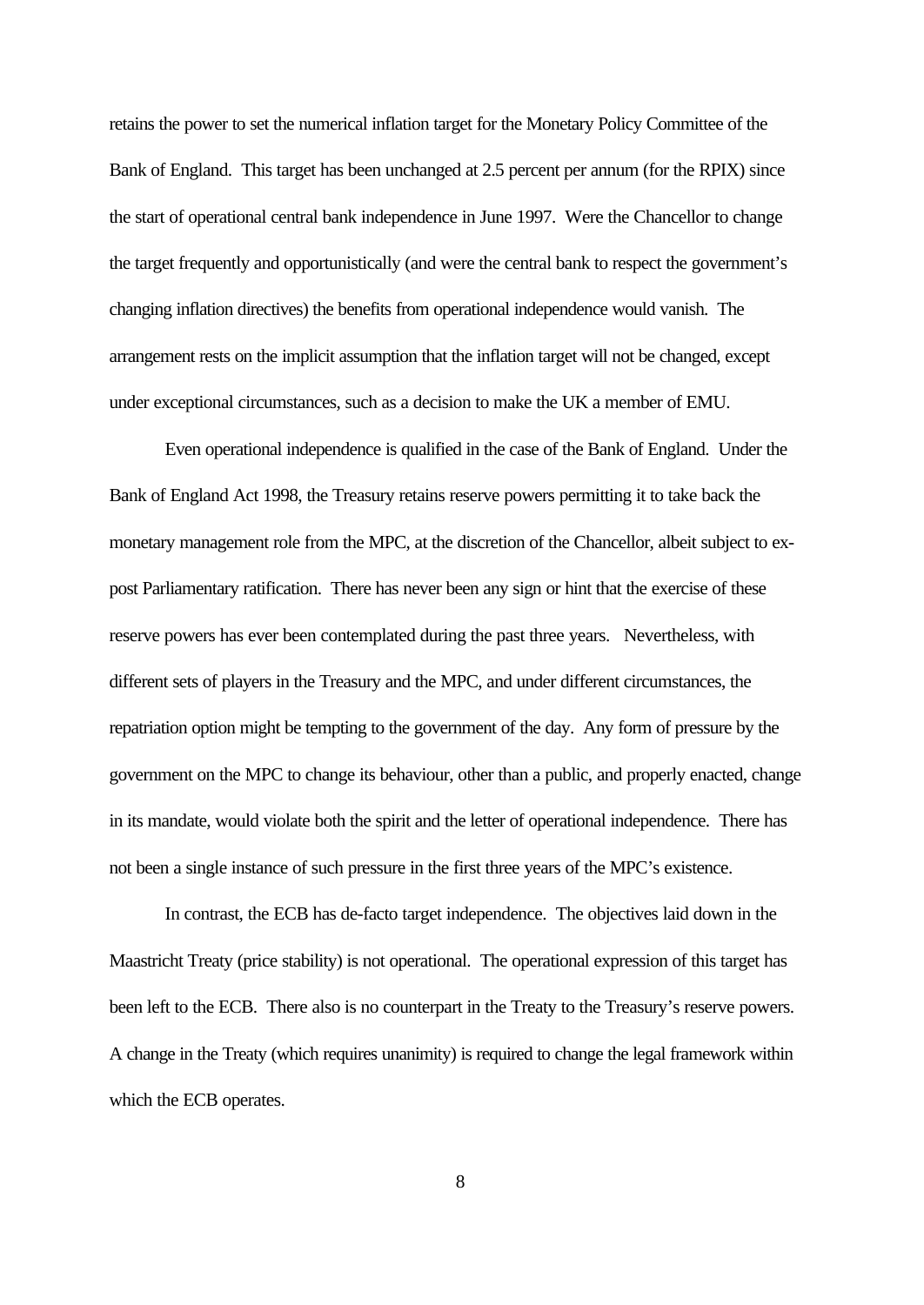The conditions of appointment and removal of the members of a monetary policy authority, and the criteria for their selection, have a bearing on the substantive independence of the monetary authority. A single, non-renewable term of office is widely considered to be conducive to independence of the appointed members from the political authority making the appointments. The reason is that the wish to be reappointment might lead a member to vote in such as way as to ingratiate himself or herself with those endowed with the power of reappointment. This argument is of course only persuasive if the political authorities can identify the policy choices of individual members. In the UK, with its structure of individual accountability of the MPC members, its practice of taking a formal vote at each rate setting meeting and its legal requirement that the votes be published, the 'ingratiation argument' against reappointment would seem to carry some weight. Nevertheless, the four external members have renewable 3 year terms of office, and the five internal members have their tenure associated with their appointment to specific positions in the executive structure of the Bank of England. These appointments too are renewable.

The ECB has non-renewable appointments for the six Executive Board members, although votes are seldom if ever taken, and the votes, if taken, would not be in the public domain. The eleven national governors that make up the rest of the ECB's Council can, however, be reappointed.

Not being eligible for reappointment is of course not sufficient (nor, one might hope, necessary) for independence. The political authorities have the capacity to influence the career prospects of former members of the monetary policy authority, and could, should they wish to do so, dangle a variety of non-pecuniary incentives to try and influence members' voting behaviour even during a non-renewable term of office.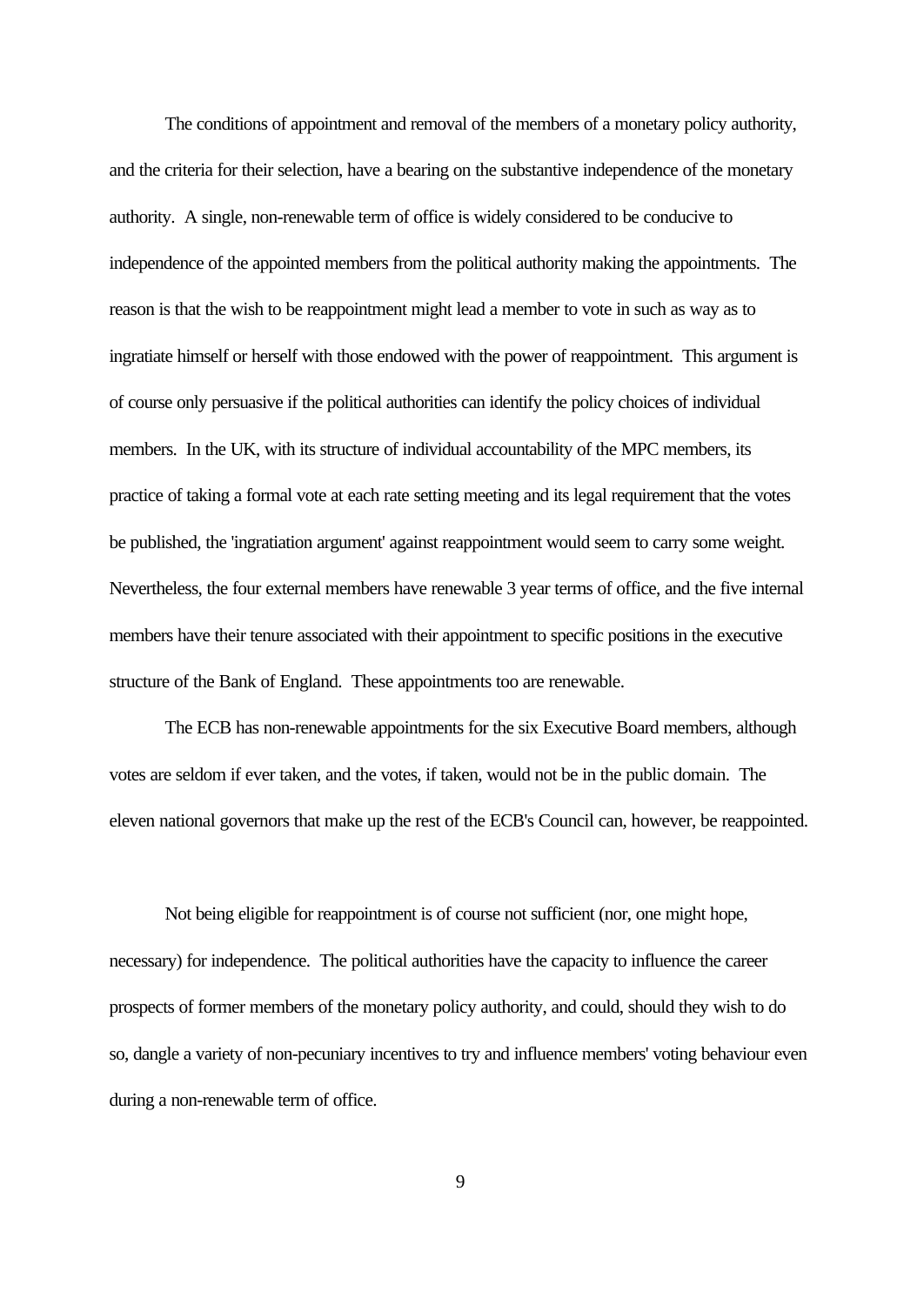The only criteria supposed by which potential MPC members in the UK are to be judged is professional competence and independence. They are not viewed as regional, industrial or sectoral delegates or representatives. Only the nationwide inflation objective and the nationwide subsidiary objectives are to be taken into account by the Chancellor in their appointment and by the MPC members themselves in their voting behaviour.

For the ECB also, Council members are assumed not so serve sectional, national or regional interests. Only the EMU wide price stability objective is to be served. Of course this clear legal mandate is an uncomfortable bedfellow with the legal requirement that the eleven non-executive ECB Council members are selected because they are *national* central bank governors. The appointment of the six Executive Board members is also the subject of intensive (and at times distasteful) national arm-twisting. The contrast with the Bank of England's MPC is quite stark here. Not only is there no regional representation requirement for the MPC, two of the original nine MPC members were not British citizens. The ECB statutes prohibit non-EMU citizens from serving on the ECB Council. The day the Executive Board of the ECB is appointed without reference to the national identities of the candidates, and the governors of the former Central Banks are permitted to enjoy their well-earned retirement, will be the day that European monetary policy will have a real chance of being conducted in a substantively independent manner.

#### **III. Independence and Accountability**

In a number of ways, the ECB has, *formally*, greater operational and target independence than the Bank of England. The main exception is the national designations of the ECB Council members. As regards substantive operational independence, there can be no doubt, in our view,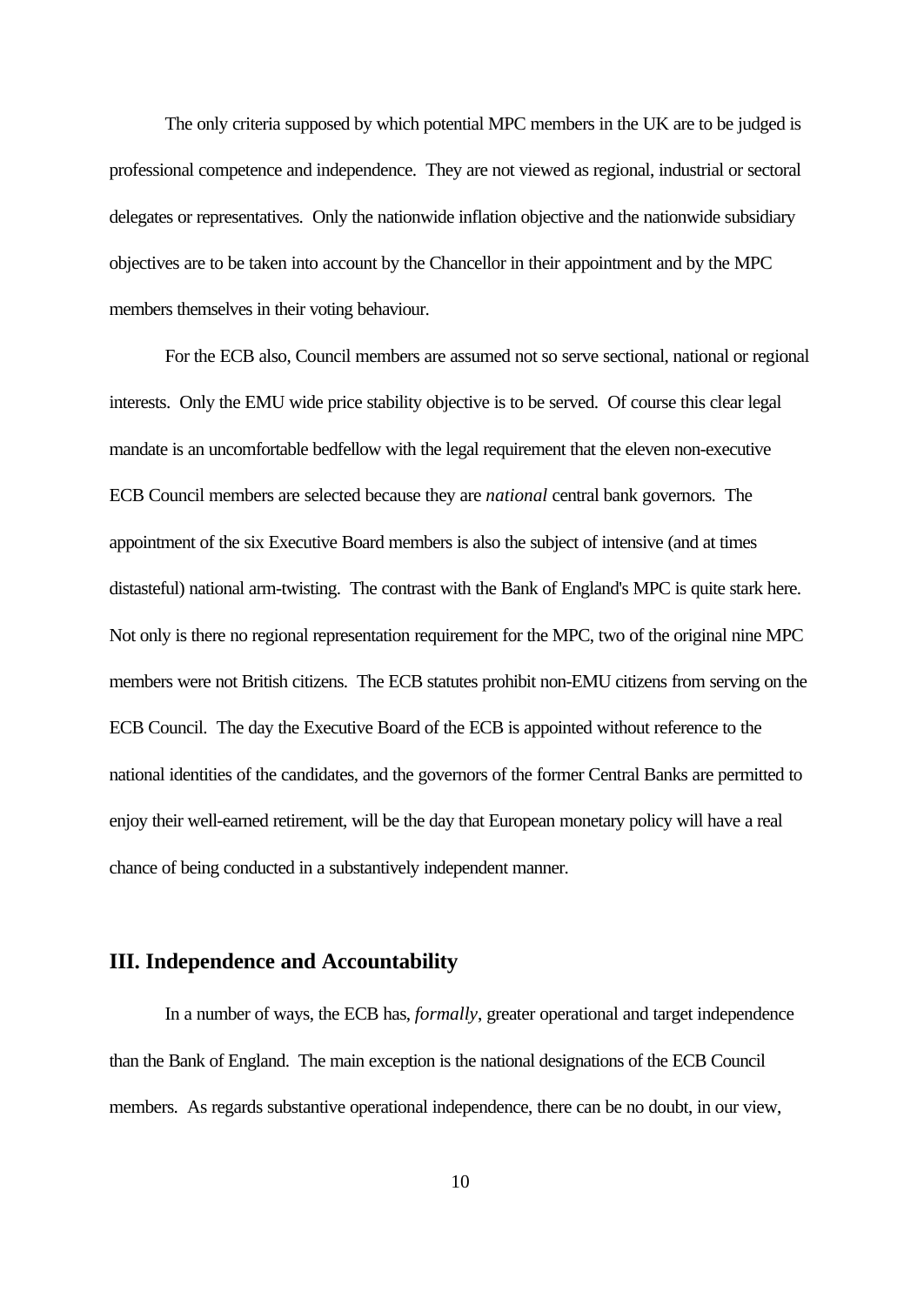that during its first three years of operation, the MPC has been, and is indeed perceived to have been, fully independent of the elected political authorities. This outcome did, however, depend on a quite enlightened policy environment, where the authorities expected, and wanted, the MPC to make its decisions without fear of favour. As this happy state of affairs is not fully enshrined in law, it is, however, vulnerable to changes in the prevailing political climate. It is true that even laws can be revoked, amended or subverted. It there is no effective political constituency for central bank independence, the mere letter of the law will not make or keep the central bank independent.

As regards accountability to the citizens and their elected representatives, the Bank of England's MPC is significantly ahead of the ECB. Accountability presupposes transparent objectives and procedures. This requires openness. Substantive openness requires that the collective and the individual decision makers be held responsible for their decisions. The ECB Council does not normally take a formal vote to reach its policy decisions. Even were it to take a vote, it would not reveal the individual voting pattern to the public. The MPC always votes and publishes the individual voting record within two weeks of the vote being taken.

By not requiring a vote and by not putting the individual votes in the public domain, the ECB risks undermining the substantive independence of its members. The reason is that the contributions of the individual ECB Council members to the 'consensus' that emerges eventually (and the individual votes should they ever be taken) will be *observable* to the political authorities, but not verifiable by the European Parliamentary subcommittee to whom the ECB is nominally answerable. The Ruritanian minister of Finance will within five minutes of the ECB Council meeting coming to an end, know which way the Ruritanian Governor argued or voted. National political pressure can therefore be brought to bear. When faced with a Parliamentary demand to justify his position during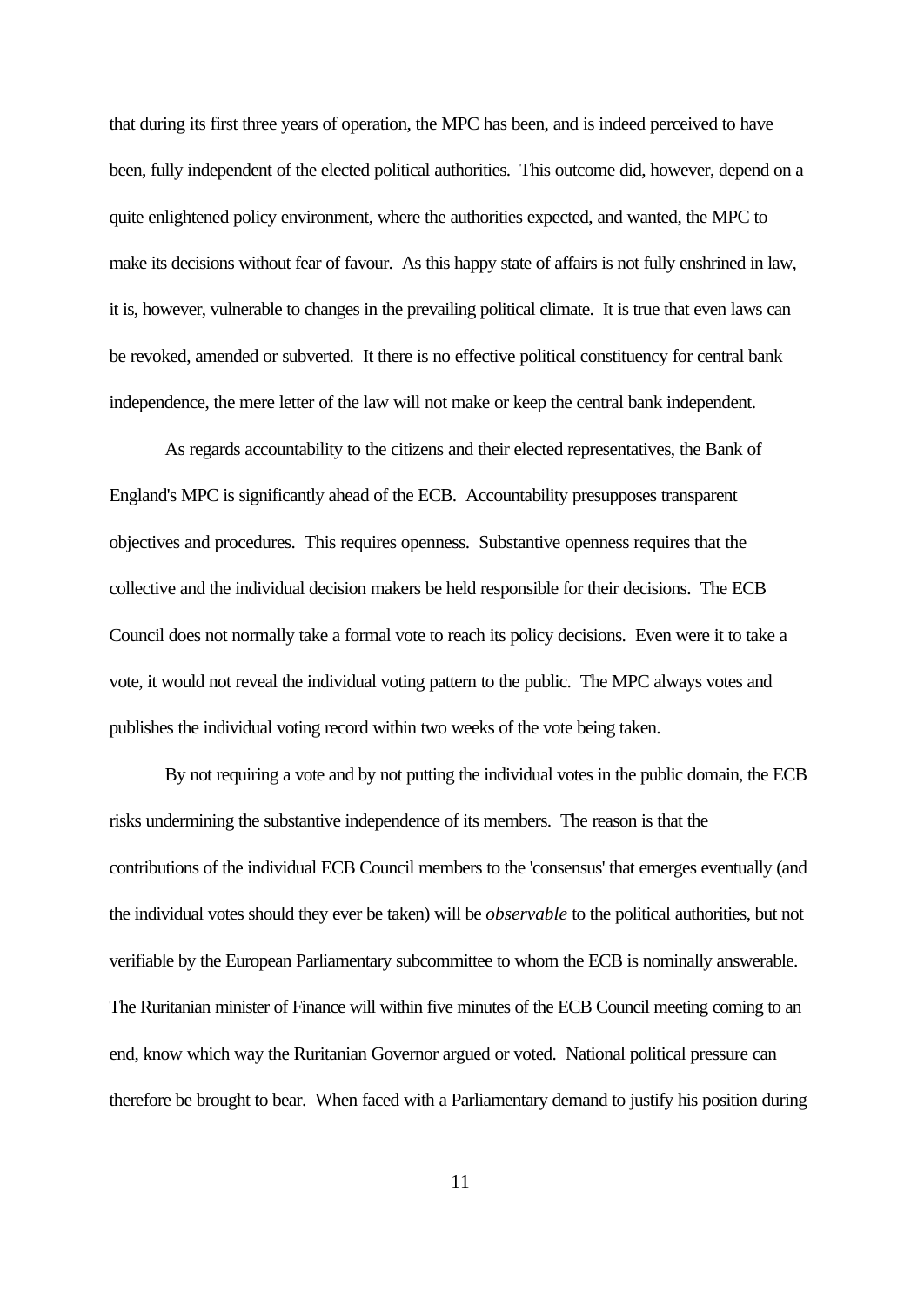the Council meeting, the Ruritanian Governor can hide behind the formal fig leaf of confidentiality. Leaky confidentiality is the worst possible arrangement from the point of view of accountability. Another feature of the ECB's arrangements that contributes to the opaqueness of its procedures is its refusal to release minutes. The publication by the ECB of an often extensive report on the issues and considerations that supposedly informed the discussions of the ECB Council, is not a substitute for real minutes. The release of this report immediately following the Council meeting is proof that it was prepared before the meeting.

## **IV. The targets of monetary policy**

The formal mandate of the central bank differs significantly across countries. The UK has, since 1992, an inflation target as the primary objective of monetary policy. The ECB has price stability as its overriding objective. The Federal Reserve Board formally has three objectives: maximal employment, price stability and interest rate stability. De facto, though, central banks across the world increasingly appear to be pursuing a single nominal target. By and large, this single nominal target tends to be an inflation target.

The ordering of the inflation target and the subsidiary targets in the UK prima facie appears to be lexicographic. The MPC is to pursue an inflation target, set by the Chancellor of 2.5% per annum on the RPIX definition. The inflation target is symmetric. Subject to the inflation target being met (in the 1997 language the wording was "without prejudice to the inflation target"), the MPC is to support the government's other objectives, two of which are mentioned specifically, growth and employment. The lexicographic ordering of the targets is somewhat undermined, however, by the so-called 'open letter procedure'. Should the 12 month rate of inflation depart from the target by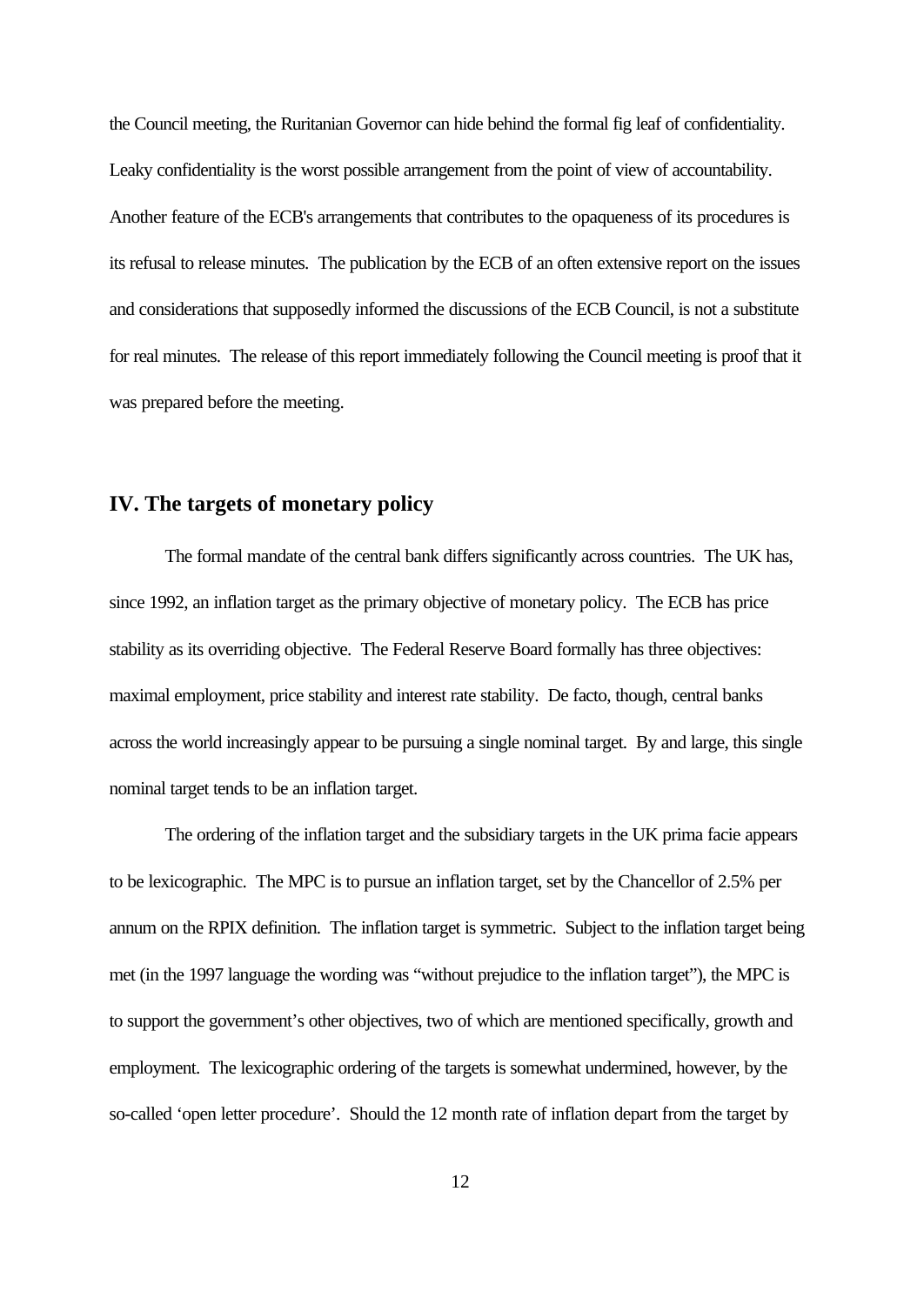more that one percent in either direction, the Governor, on behalf of the MPC, is required to write an open letter to the Chancellor. In this letter he explains why the overshoot or undershoot happened, what the MPC will do about it, over what horizon the MPC expects to return to the target and how all this is consistent with our mandate. Note that the open letter procedure, like the target itself, is symmetric.

The open letter procedure, and the amplification of the target provided by the Chancellor at the same time the target was embodied in law, indicate that there are indeed circumstances under which the pursuit a l'outrance of the inflation target would impose unacceptable and unnecessary costs on the real economy. The examples given in the supplementary documents involve supply shocks. An exogenous increase in the world price of oil can have a significant effect on the domestic price level. This will show up in the data as a large (temporary) increase in the rate of inflation. To suppress this price level increase completely, even in the very short run, interest rates would have to be hiked to levels that could do serious damage to the real economy. The open letter procedure might rationalize a policy that does not try to offset the impact effect of the oil price increase on the general price level, but does tighten only enough to stop second-round and further propagation of this price level increase through the wage-price spiral.

It is important to note that an inflation target is qualitatively different from a price level target. Even an inflation target of zero is different from a constant price level target, because the inflation target forgives past inflation target undershoots or overshoots, while a price level target requires past inflation overshoots or undershoots to be compensated. From a conventional welfare point of view, a price level target has very little to recommend it, because one price level is as good as another: welfare and efficiency gains and losses (be they due to shoe leather or to menu cost considerations)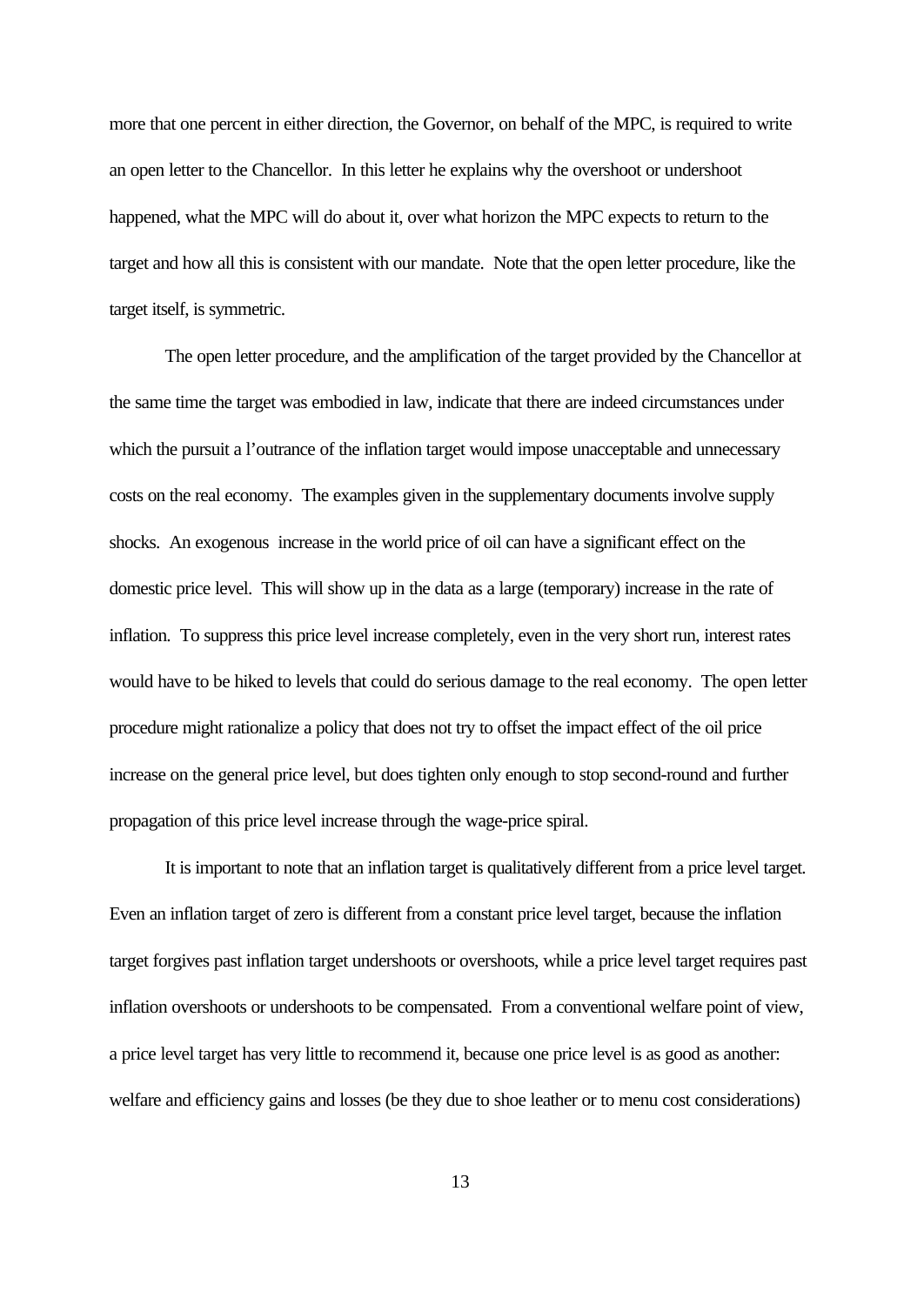are associated with expected inflation. If the monetary policy rule is not derived from a full dynamic optimization programme, but instead follows some ad-hoc rule (like a Taylor rule for the short nominal interest rate or the McCallum rule for the growth rate of the nominal monetary base), it is of course quite possible that the economy performs better, even with respect to an inflation target, if the authorities follow an ad-hoc price level rule than if they follow an ad-hoc inflation rule.

We consider it essential, for transparency and for anchoring private sector expectations, that the overriding objective of monetary policy be a single nominal target. The two obvious candidates are an inflation target for a closed system or an open economy with a market-determined exchange rate, or an exchange rate target for an open economy. Multiple nominal targets, such as an inflation target and an exchange rate target, amount to a real target. It is desirable for monetary policy to target something it can actually hope to deliver, on average and over time. Stabilizing the real economy should, at most, be a subsidiary target, and should be specified sufficiently vaguely that there is no risk that the monetary authorities will be pressed to try to achieve a precise numerical target for unemployment, real GDP growth or the real exchange rate. Such objectives will not be achievable, even an average and over time, except by chance. The futile pursuit of real targets is a time-honoured recipe for producing bouts of excessive inflation.

#### **V. The co-ordination of monetary and fiscal policy**

Lack of monetary-fiscal policy co-ordination is a common criticism of the current UK arrangements, and indeed of any arrangement involving an operationally independent monetary authority. Under the *ancien régime* in the UK, both monetary policy and fiscal policy were the sole province of the Chancellor of the Exchequer and the Treasury. The critics of the new operationally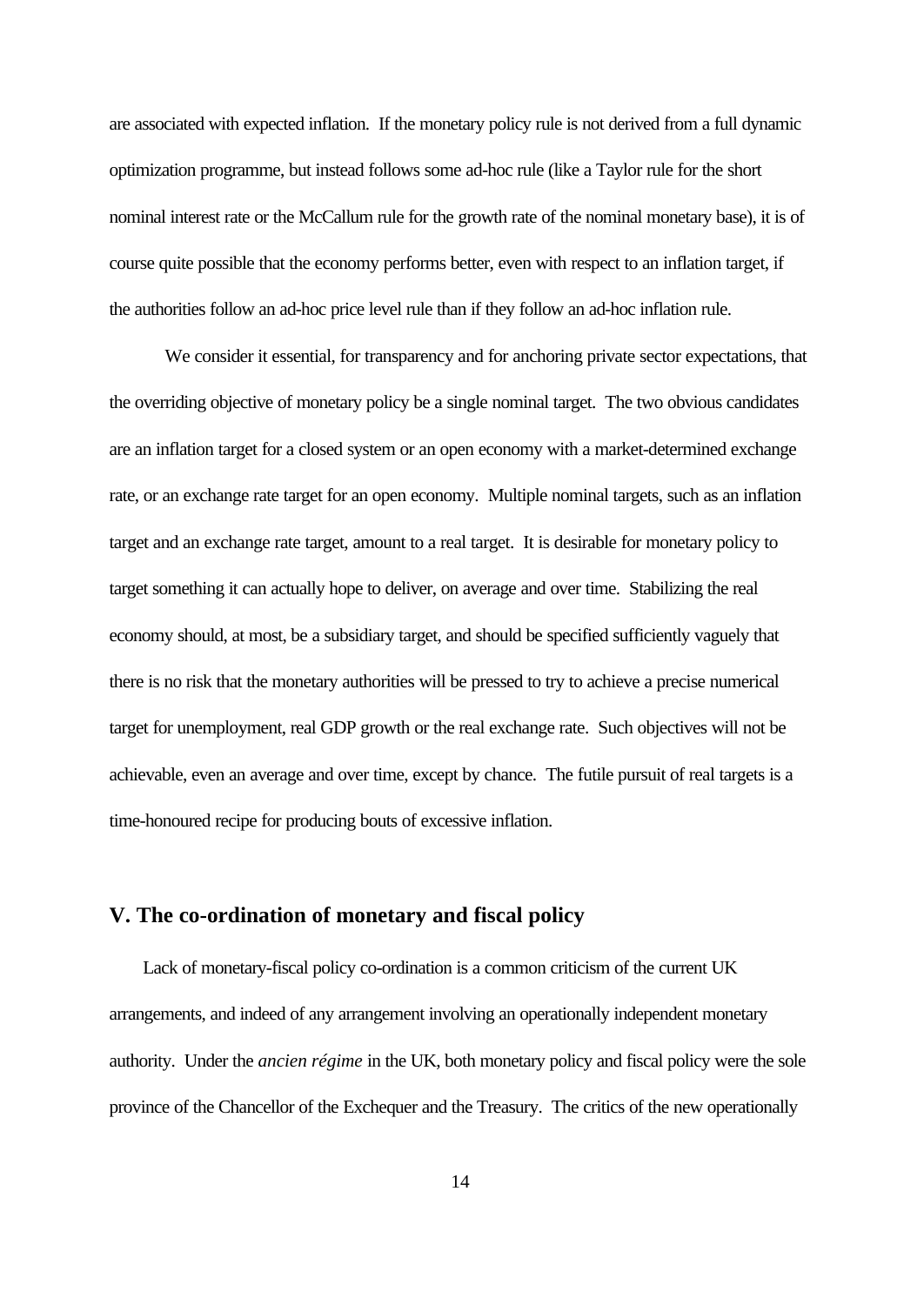independent Bank of England argue that while the new arrangements may have bestowed greater credibility on the monetary authority, they have reduced the ability to co-ordinate fiscal and monetary policy and created scope for conflict.

This criticism is mistaken. It confuses *centralisation* with *co-ordination*. In the late and unlamented Soviet Union, all economic management was centralised. It was also very badly coordinated. In the UK today, there cannot be a conflict between the targets of monetary and fiscal policy. The key point is that the MPC only has *operational* independence. It does not set the *objectives* of monetary policy. There can be no conflict between the targets of monetary and fiscal policy, because the Chancellor sets them both.

Even if there is no conflict of objectives, lack of co-ordination could result from the MPC and the Treasury not knowing what the other party is doing and thinking. This potential lack of information has two dimensions: uncertainty about how the other party views the exogenous environment within both parties operate, and *strategic uncertainty* about how one party will respond to the actions of the other party.

There is, in fact, a very effective flow of information between the MPC and the Treasury. A Treasury Representative attends the meetings of the MPC in a non-voting capacity. The Treasury Representative speaks and listens. He does not attempt to exercise pressure or twist arms. We receive regular briefings and other updates on budgetary issues and prospects that are relevant to the monetary policy decision. The Governor meets regularly with the Chancellor. The notion that either party is unaware of what the other party knows and thinks, is wrong.

It is true that, even if there is no conflict of objectives, and even if there is no uncertainty about what the other party knows or believes about the common policy environment, there may be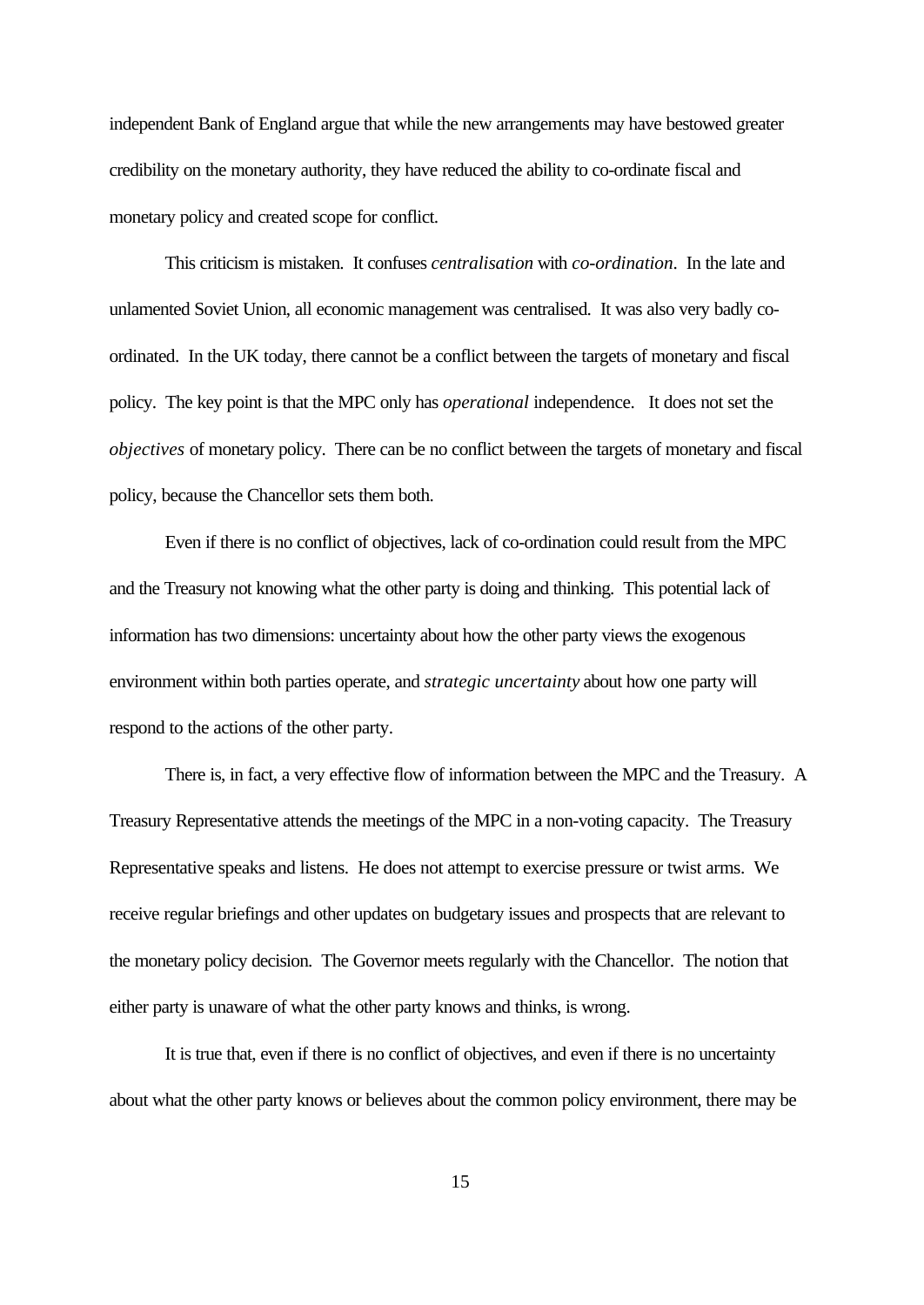>strategic uncertainty= about how one party would respond to an action of the other party. The analogy here is with a rugby team. All players on the team have the same objective: to annihilate the opposition. They all share the same information about playing conditions and the opposition.<sup>4</sup> The players on each team must, however, play co-operatively in order to be effective. They must make binding commitments to make certain joint contingent moves, if they are to achieve the shared team objective.

There is no formal mechanism that allows the MPC and the Treasury to act  $\infty$ -operativelyin the way game theorists use that concept, that is, to make binding commitments about current and future policy actions or decision rules. The policy game, however, is a repeated game. Our monthly interest rate round has, thus far, been repeated 30 times. For practical purposes, we can view the interaction of the Treasury and the MPC as an  $\sin$ infinitely repeated game=. As time passes, repetition and reputation make it possible to achieve outcomes very close to what can be achieve in a formal co-operative arrangement. Lack of co-ordination of monetary and fiscal policy simply is not an issue in the UK.

For the ECB, the problem of lack of coordination between monetary and fiscal policy is a real issue. First, the ECB itself defines its operational target. This target need not correspond to the (weighted average) of the targets preferred by the political authorities in Euroland. Conflict of interest between the monetary and fiscal authorities is a potential consequence of target independence. Second, the logistics of coordination and cooperation become very complex when the central bank faces eleven national fiscal authorities. There is no evidence that the fiscal authorities in Euroland coordinate policy among themselves. The Stability and Growth Pact is a set

<sup>4</sup> Of course, the game with their opponents is (meant to be) non-co-operative; no binding agreements can (should?) be made.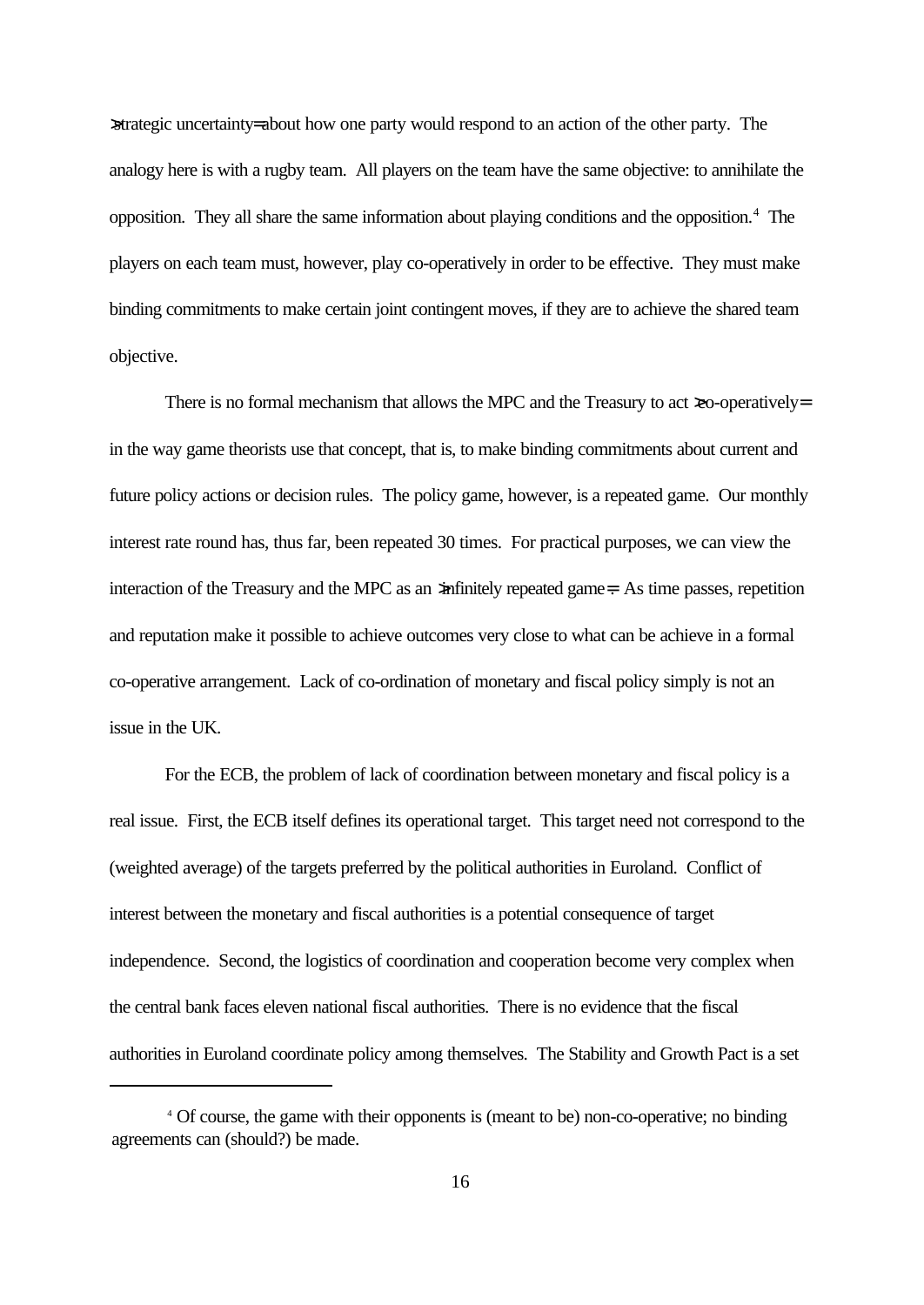of constraints on national general government budget deficits. Even when these constraints bind (or influence the conduct of national fiscal policies because they might bind in the future), this does not amount to a coordination device for the eleven national monetary policies. A fortiori, there is no mechanism or framework for jointly coordinating the eleven national fiscal policies and the Eurolandwide monetary policy. Communication between the national fiscal authorities and the ECB appears to be restricted largely to disapproving public lectures by the fiscal and monetary protagonists.

### **VI. Conclusion**

The institutions and practices of monetary policy continue to be in flux. The widespread adoption of legal and institutional arrangements for the conduct of monetary policy that emphasize operational independence and, occasionally, also a significant measure of target independence has coincided with a marked improvement in macroeconomic performance in the industrial world. Greater price stability during the 1990s has not been at the cost of greater real instability. This coincidence of institutional reform and an improved inflation record may suggest a causal connection running from the former to the latter. We recognise the potential importance of rules and institutions. One should beware of overly simplistic interpretations, however. The fundamental change that produced both the superior inflation record and institutional reforms favouring operationally independent monetary authorities with a clear price stability mandate was a changing political consensus. A greater awareness of the costs of inflation and the widespread acceptance of the proposition that there is no long-run exploitable inflation-unemployment trade-off are responsible for both the institutional reforms and the enhanced stabilisation track record. Central banks can only retain their independence, and inflation will only remain subdued, for as long as this new consensus